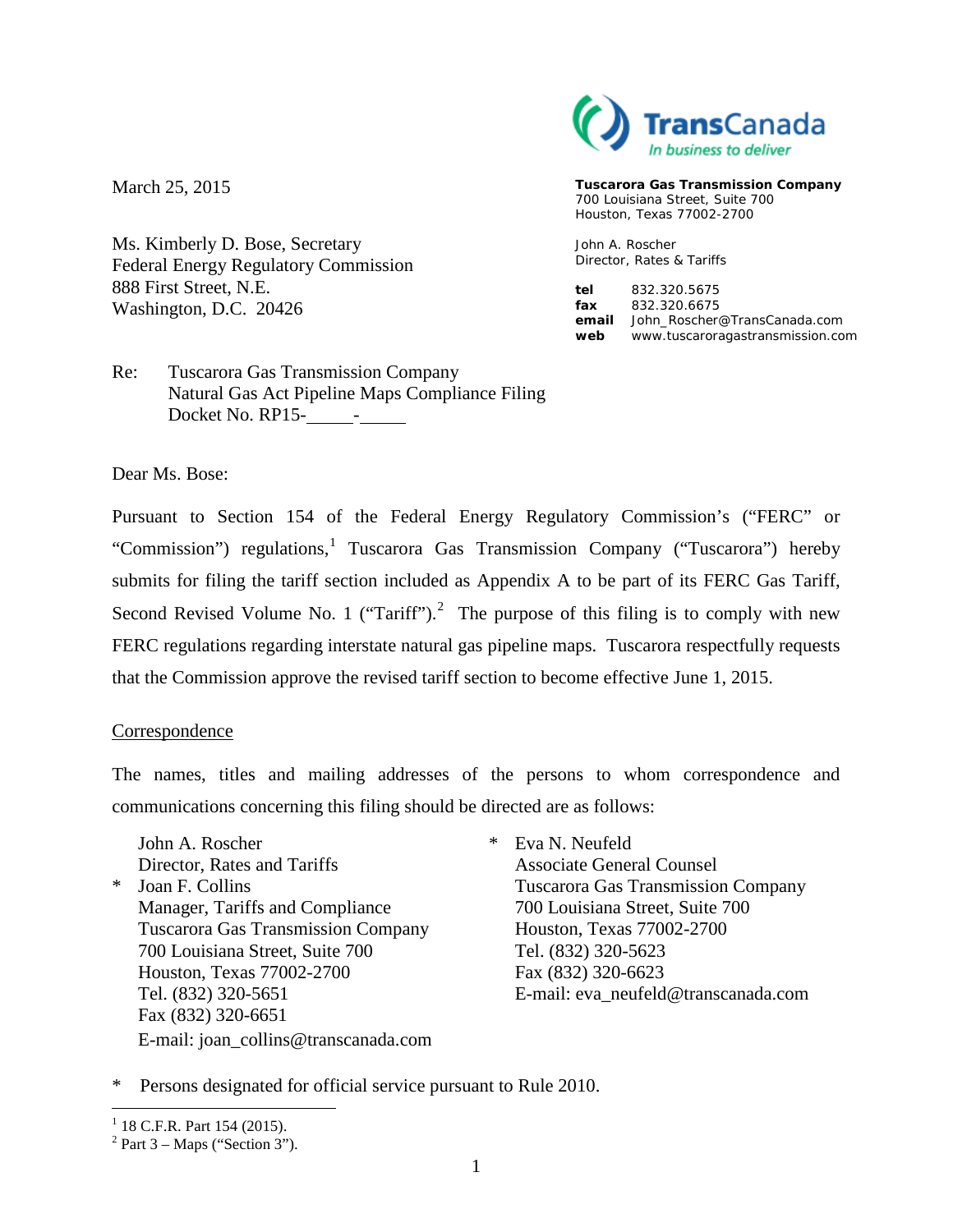#### Statement of the Nature, Reasons, and Basis for Filing

On November 20, 2014, in Docket No. RM14-21-000, the Commission issued Order No. 801.<sup>[3](#page-1-0)</sup> which revised Part 154 of its regulations governing interstate natural gas pipeline system maps, in an effort to reduce the regulatory burden on pipelines and to enhance transparency. Previously, the regulations required that pipelines maintain a system map within their respective tariffs,<sup>[4](#page-1-1)</sup> and specified the content of those maps as well as the deadline for filing updated maps.<sup>[5](#page-1-2)</sup> Order No. 801 eliminated the requirement that pipelines include system maps in their tariffs as well as the requirement that pipelines must file updated maps by April 30 of any year following a major system change. Furthermore, as the Commission retained the requirement that pipelines post and maintain a system map on their Internet websites, Order No. 801 implemented a quarterly requirement for updating such website maps. Specifically, Section 154.103(a) was revised to require that a pipeline's tariff include a tariff section to accommodate a uniform resource locator ("URL") for the Internet address of its system map. A corresponding change was made to Section 154.10[6](#page-1-3)(a) requiring a tariff to state a URL on the pipeline's website.<sup>6</sup> Within Section 154.106(c), the annual April 30 filing requirement for tariff maps was replaced with the requirement that the maps posted on a pipeline's website must be updated for major changes "no later than the end of the calendar quarter that immediately follows the calendar quarter in which the major change occurred." Finally, Order No. 801 stated that pipelines are not required to submit an initial compliance filing until April 1, 2015.<sup>[7](#page-1-4)</sup> In the compliance filing, the pipeline must reference an online map updated at least through December 31, 2014.<sup>[8](#page-1-5)</sup>

In the instant filing, Tuscarora is submitting revised Section 3, attached hereto, to reflect the changes required by the Commission in Order No. 801. The map in Section 3 has been replaced with a URL by which Tuscarora's system map, updated through December 31, 2014, may be displayed or downloaded.

<span id="page-1-1"></span>

<span id="page-1-3"></span><span id="page-1-2"></span>

<span id="page-1-0"></span><sup>&</sup>lt;sup>3</sup> Natural Gas Act Pipeline Maps, 149 FERC  $\parallel$  61,133 (2014) ("Order No. 801").<br><sup>4</sup> 18 C.F.R. Part 154.103(a) - Composition of Tariff ("Section 154.103") (2014).<br><sup>5</sup> 18 C.F.R. Part 154.106 - Map ("Section 154.106") (201 website, at which the general public may display and download the pipeline's system maps."

<span id="page-1-4"></span><sup>&</sup>lt;sup>7</sup> Pipelines are permitted to update their tariffs and websites as soon as the rule goes into effect, 90 days after the Final Rule's publication; see *Federal Register*, Volume 79, No. 242 at 75050 (December 17, 2014). <sup>8</sup> Order No. 801 at P17-18.

<span id="page-1-5"></span>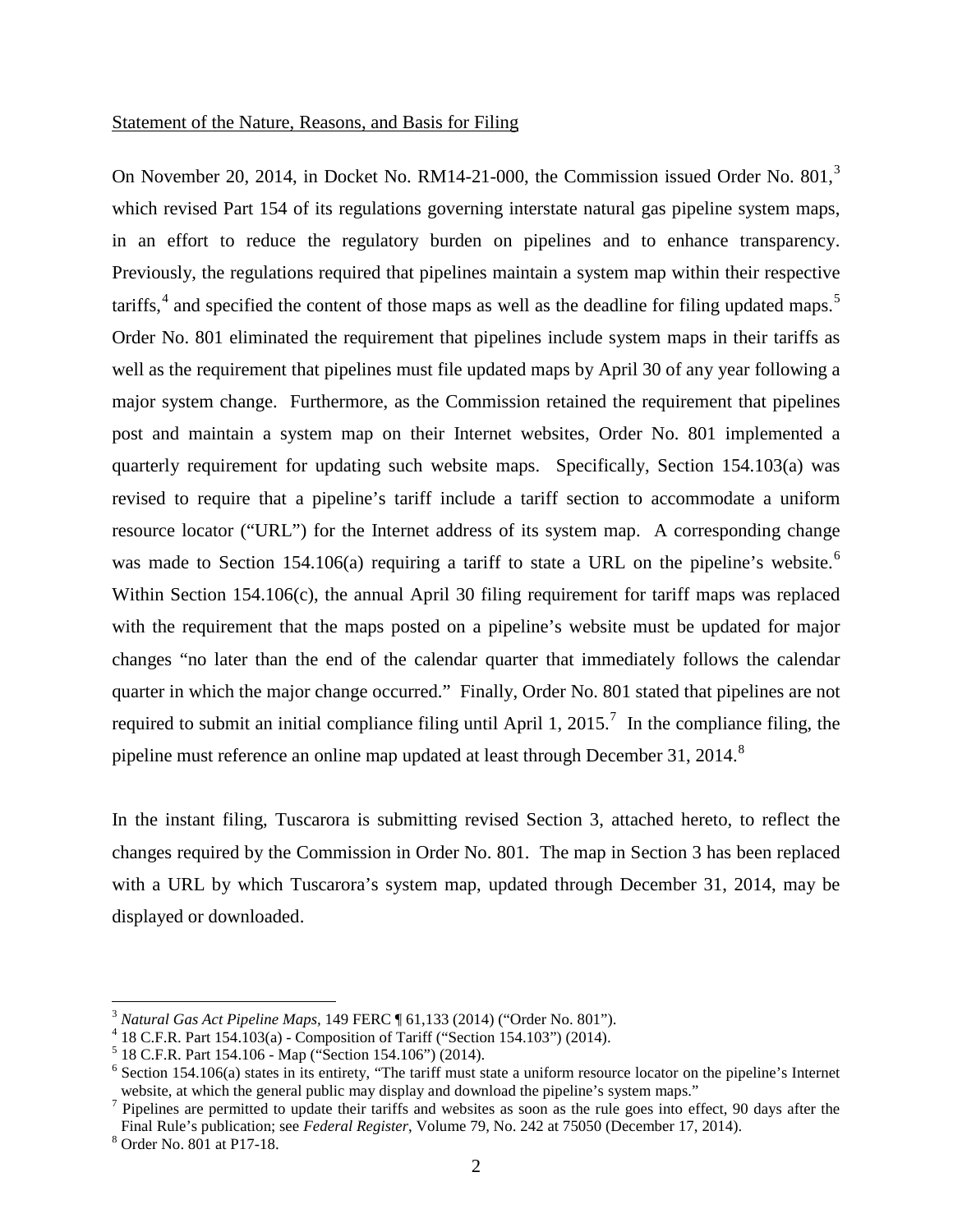### Effective Date and Request for Waiver

Tuscarora requests that the Commission accept the revised Section 3 included as Appendix A to be effective June 1, 2015.

#### Other Filings That May Affect This Proceeding

There are no other filings before the Commission that may significantly affect the changes proposed herein.

#### Material Enclosed

In accordance with Section 154.7 of the Commission's regulations, Tuscarora is submitting the following XML filing package, which includes:

- 1. This transmittal letter;
- 2. Clean tariff section (Appendix A); and
- 3. Marked tariff section (Appendix B).

### Certificate of Service

As required by Sections 154.7(b) and 154.208 of the Commission's regulations, copies of this filing are being served upon all of Tuscarora's existing customers and interested state regulatory agencies. A copy of this letter, together with the enclosed tariff sections and other attachments, are available during regular business hours for public inspection at Tuscarora's principal place of business.

Pursuant to Section 385.2005 and Section 385.2011, the undersigned has read this filing and knows its contents, and the contents are true as stated, to the best of his knowledge and belief. Additionally, the undersigned possesses full power and authority to sign such filing.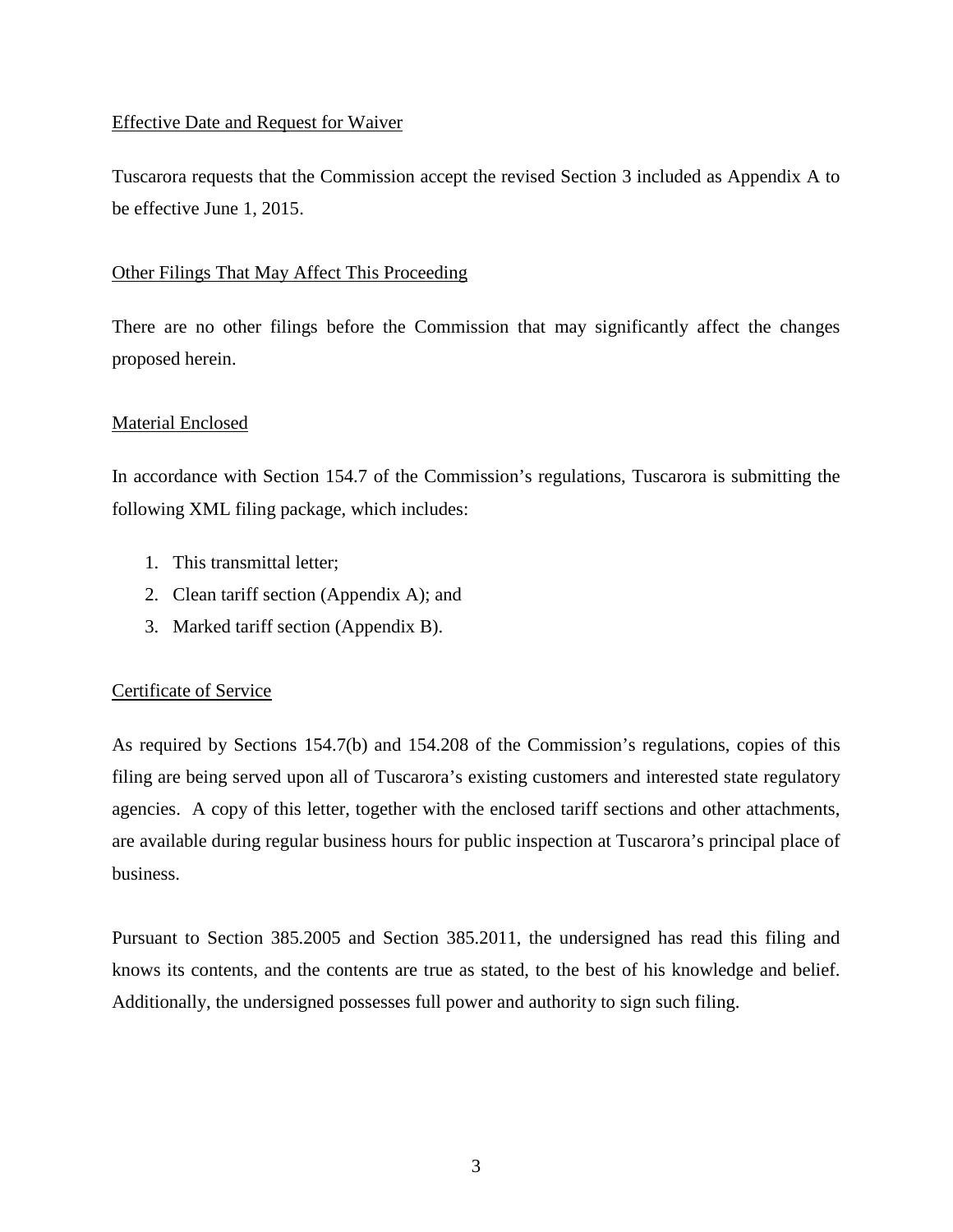Any questions regarding this filing may be directed to Joan Collins at (832) 320-5651.

Respectfully submitted,

TUSCARORA GAS TRANSMISSION COMPANY

John a. Rosch

John A. Roscher Director, Rates and Tariffs

Enclosures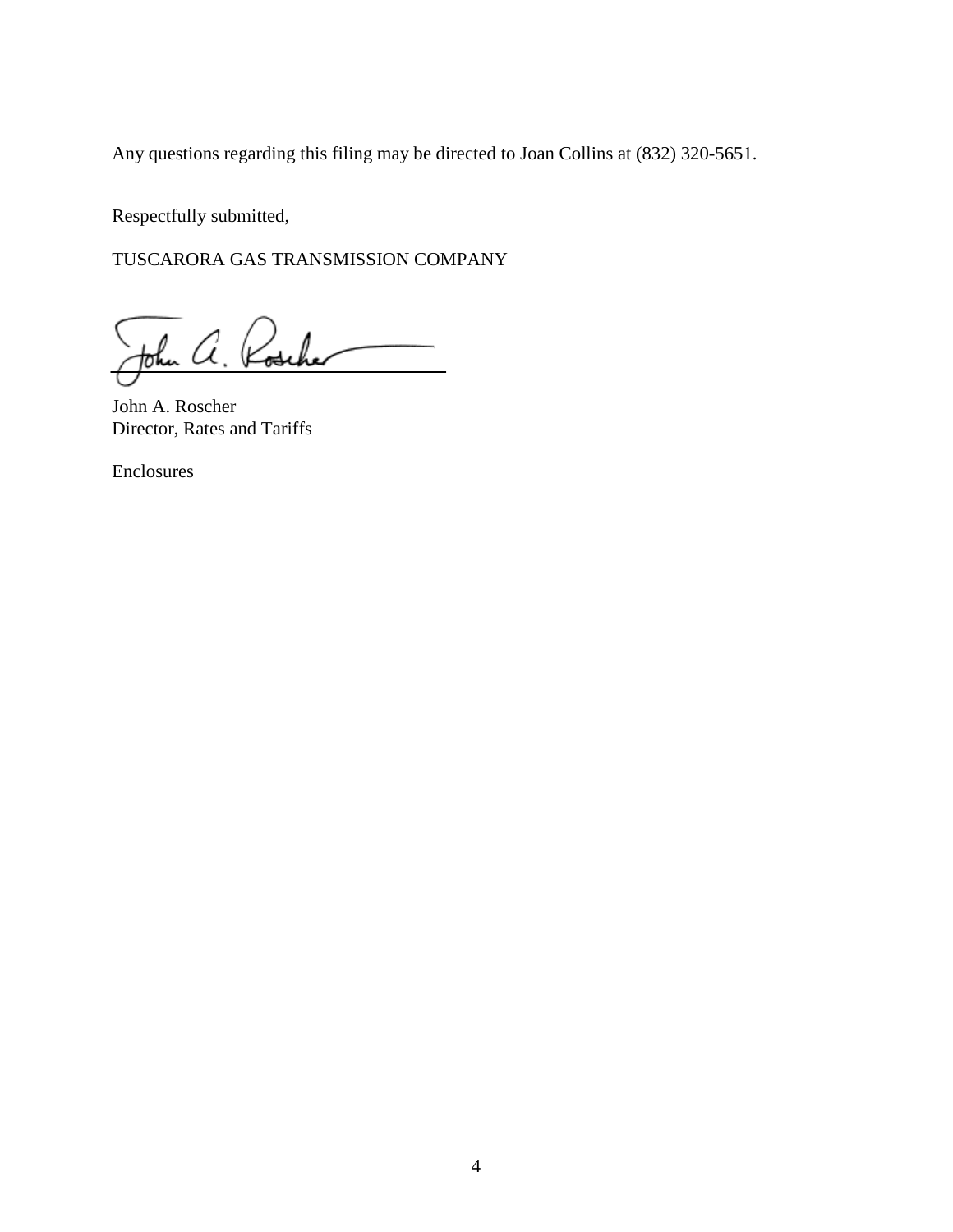# **Appendix A**

## *Tuscarora Gas Transmission Company FERC Gas Tariff, Second Revised Volume No. 1*

## **Clean Tariff**

## **Tariff Section Version**

3 – Maps v.4.0.0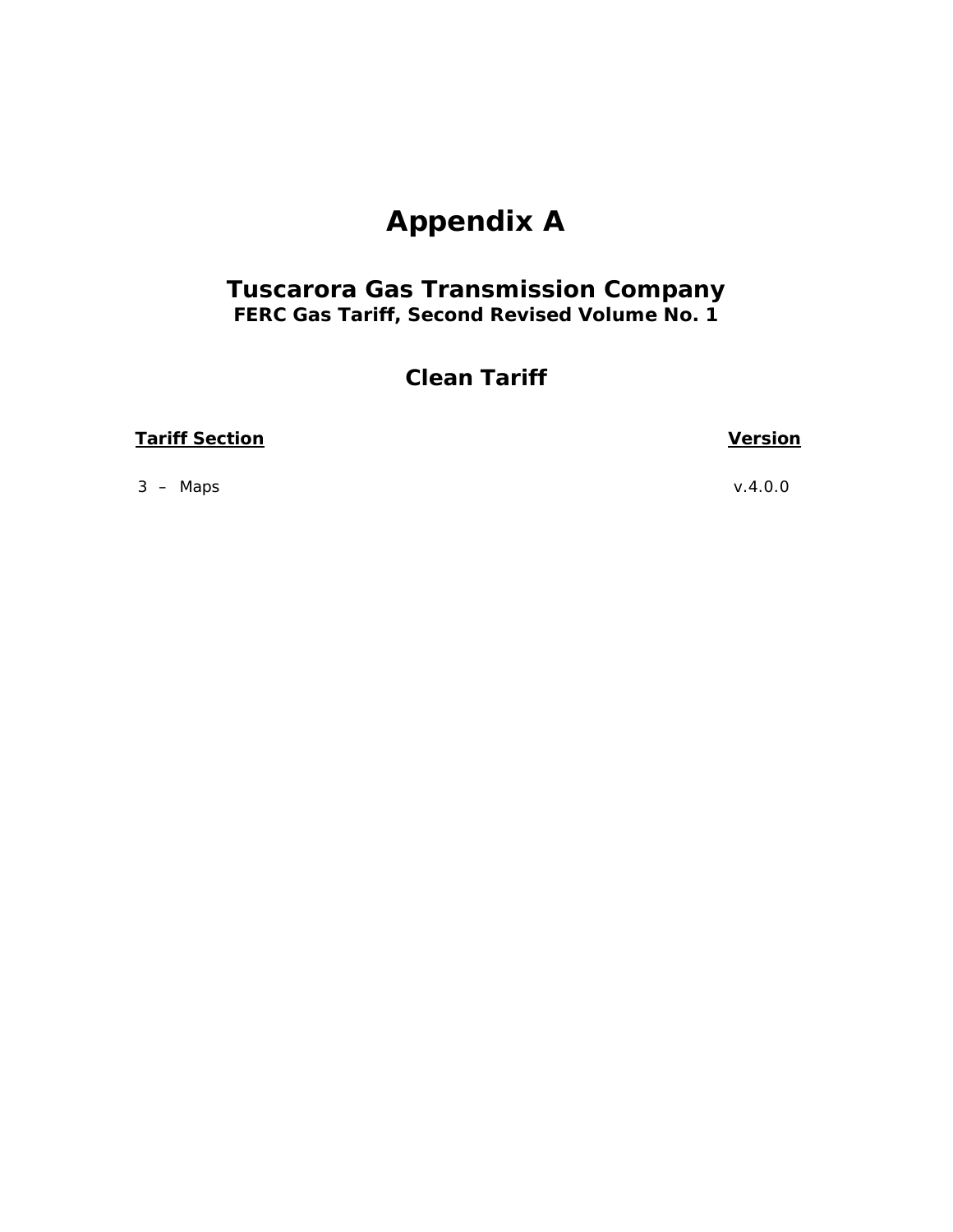The currently effective system map is available on Tuscarora's Internet website at http://tcplus.com/Tuscarora/systemmap.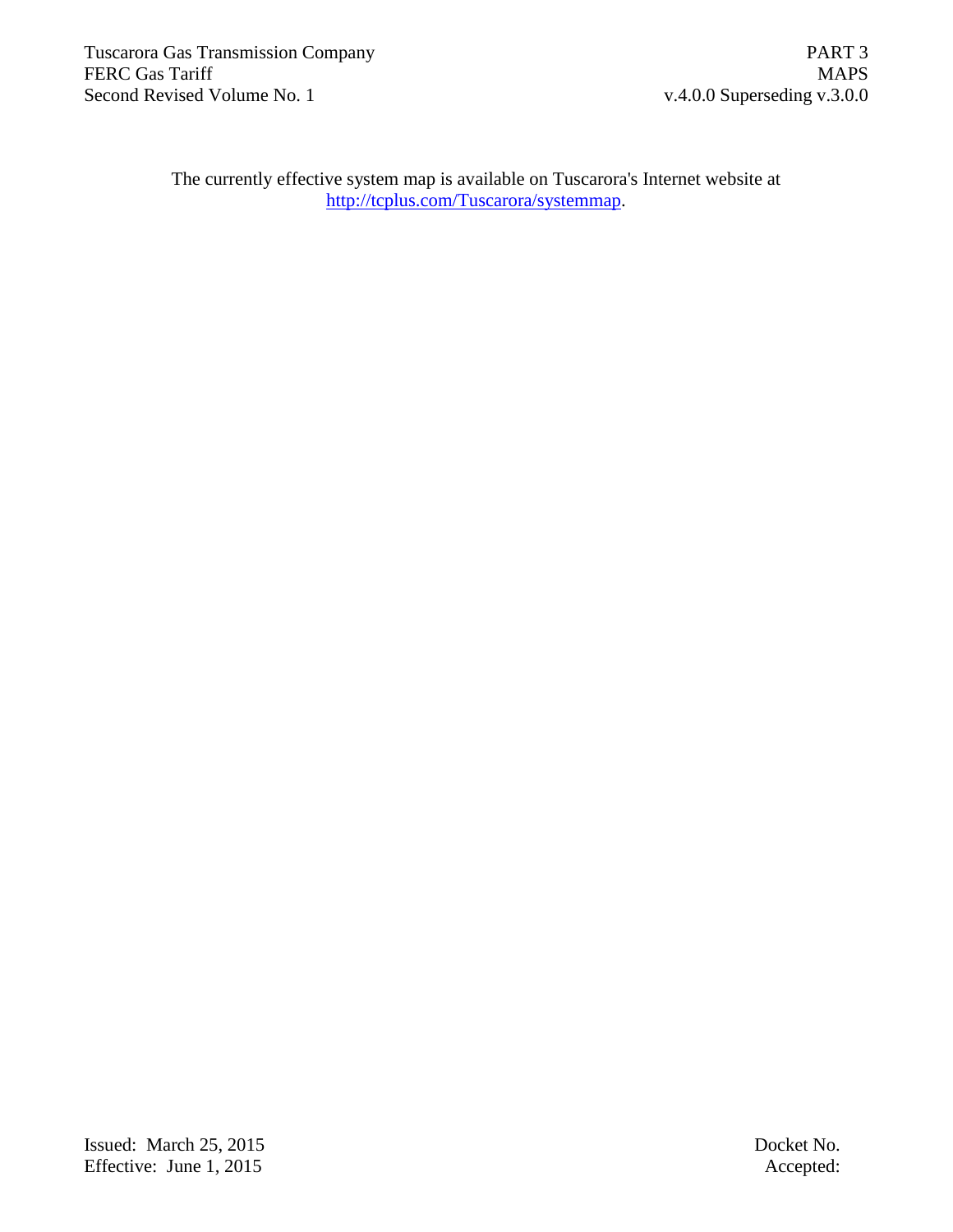# **Appendix B**

## *Tuscarora Gas Transmission Company FERC Gas Tariff, Second Revised Volume No. 1*

## **Marked Tariff**

## **Tariff Section Version**

3 – Maps v.4.0.0